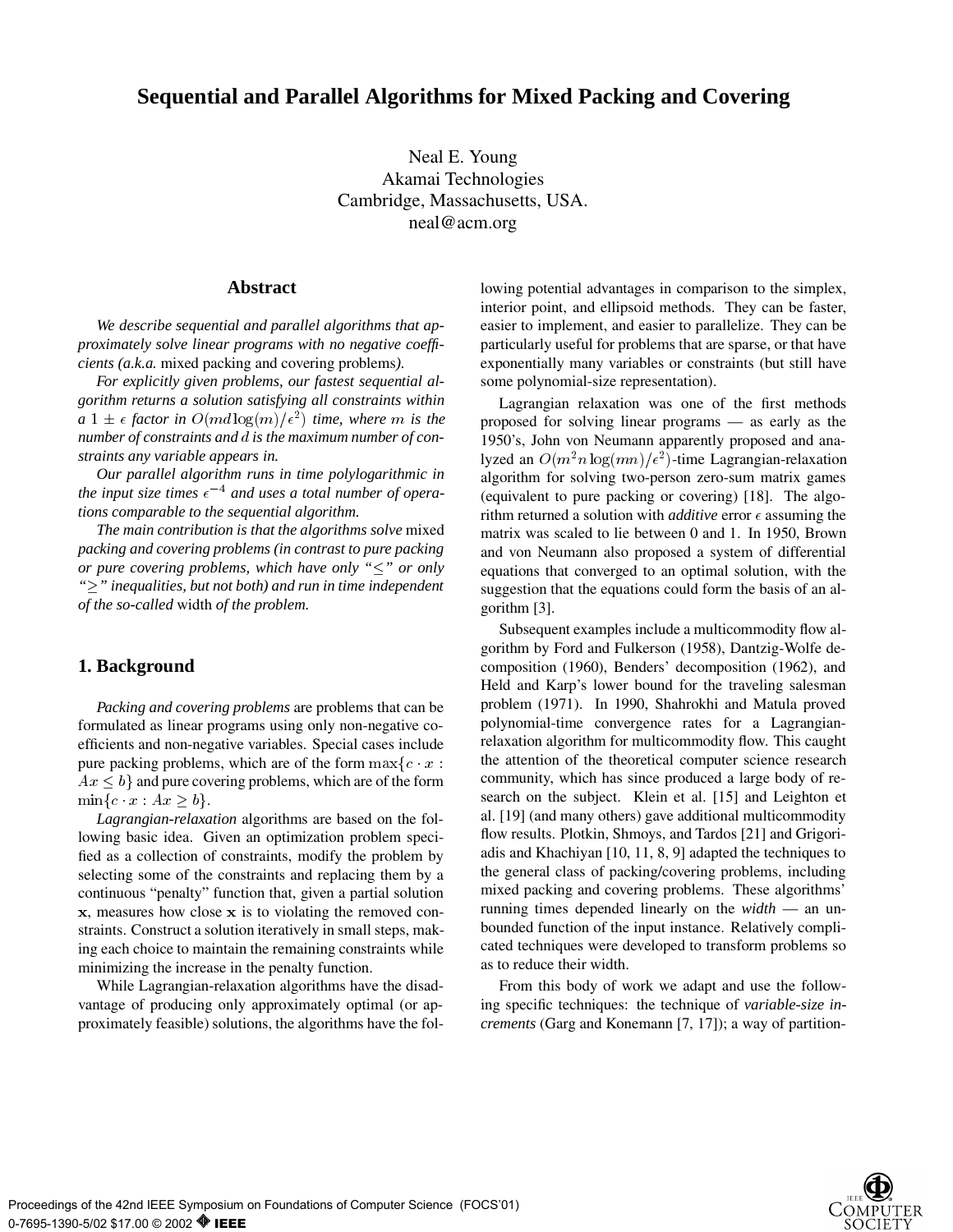ing the steps of the Garg/Konemann algorithm into *phases* (Fleischer [5]); and the idea of *incrementing multiple variables simultaneously* (Luby and Nisan [20]).

Variable-sized increments yield algorithms whose running times are independent of the width of the problem instance, effectively replacing the width by the number of constraints. Partitioning into phases reduces the time to implement each step. Finally, incrementing multiple variables simultaneously allows fast parallel algorithms.

Previously, as far as we know, these techniques have only been applied to pure packing or covering problems, not to mixed packing and covering problems. We know of no other width-independent or parallel algorithms for *mixed* packing and covering. Our contribution here is to present such algorithms.

Although Luby and Nisan characterize their algorithm as solving "linear programs with non-negative coefficients", in fact it applies only to pure packing or pure covering problems [20].

After presenting and analyzing the algorithms, we conclude with two illustrative examples.

# **2. Mixed Packing and Covering**

We consider problems in the following form: APPROXIMATE MIXED PACKING AND COVERING: Given non-negative matrices **P**, **C**, vectors **p**, **c** and  $\epsilon \in (0, 1)$ , find an *approximately feasible* vector  $x \ge 0$  (s.t.  $Px \le$  $(1 + \epsilon)$ **p** and  $Cx \ge c$ ) or a proof that no vector **x** is feasible (i.e., satisfies  $x \ge 0$ ,  $Px \le p$  and  $Cx \ge c$ ).

In Section 5 we describe how to reduce the optimization version min $\{\lambda : \mathbf{Px} \leq \lambda \mathbf{p}, \mathbf{Cx} \geq \mathbf{c}\}\$  to the above form.

For notational simplicity, we assume throughout that each coordinate of  $\bf{p}$  and  $\bf{c}$  is some constant  $N$ . This is without loss of generality by the reduction  ${\bf P}_{ii}^{\prime} = {\bf P}_{ij}N/{\bf p}_i$ and  $C'_{ij} = C_{ij}N/c_i$  (after removing any constraints of the form  $(Px)_i \leq 0$  — which only force to zero each  $\mathbf{x}_j$  such that  $\mathbf{P}_{ij} > 0$  — or the form  $(\mathbf{C}\mathbf{x})_i \geq 0$  which do not constrain x at all). A vector x is *feasible* if  $\max \mathbf{Px} \leq N \leq \min \mathbf{Cx}.$ 

All of the algorithms in this paper are specializations of the generic algorithm in Fig. 1. The algorithm starts with an infeasible vector <sup>x</sup> and adds to <sup>x</sup> in small increments until <sup>x</sup> becomes approximately feasible, that is, until min  $Cx \geq N$ and max  $\mathbf{P}\mathbf{x} \leq (1+O(\epsilon))N$ . Instead of working with the max and min functions, the algorithm works to achieve a stronger condition:  $\text{Im}\,\mathbf{C}\mathbf{x} \geq N$  and  $\text{Im}\,\mathbf{a}\mathbf{x} \mathbf{P}\mathbf{x} \leq (1+\mathbf{A})^T$  $O(\epsilon)$ )N, where lmax and lmin are "smooth" functions that approximate max and min:

**Definition 1** *For real values*  $y = (y_1, y_2, \ldots, y_m)$ *, define* 

$$
\text{Imax } \mathbf{y} = \ln \sum_{i} e^{\mathbf{y}_{i}} \quad \text{and} \quad \text{Imin } \mathbf{y} = -\ln \sum_{i} e^{-\mathbf{y}_{i}}.
$$

*Note* max  $y \leq$  lmax y *and* min  $y \geq$  lmin y.

Recall that, for any continuous function  $f(\mathbf{x})$ , increasing  $x_i$  by  $\delta$  increases f by approximately  $\delta$  times the partial derivative of f with respect to  $x_j$ . In lines 2 and 3 of the algorithm, partial,  $(\mathbf{P}, \mathbf{x})$  and partial,  $(\mathbf{C}, -\mathbf{x})$  are, respectively, the partial derivatives of  $lmax(Px)$  and  $lmin(Cx)$ with respect to  $x_j$ . Thus, the condition in line 7b says that a variable xj may be increased *only if doing so increases*  $\textsf{Imax}(\mathbf{Px})$  by at most  $1 + O(\epsilon)$  times as much as it in*creases* lmin(Cx). We say "1 +  $O(\epsilon)$ " instead of 1 +  $\epsilon$ because the partial derivatives only approximate the actual increases, and in fact the condition on line 7c is necessary to ensure that the change in <sup>x</sup> is small enough so that the partial derivatives do give good approximations.

Because each step increases  $\text{Imax}(\mathbf{Px})$  by at most  $1+$  $O(\epsilon)$  times as much as it increases lmin(Cx), the ratio of the two quantities tends to  $1 + O(\epsilon)$  (or less). Thus, the algorithm drives <sup>x</sup> to approximate feasibility.

Line 5 ensures that there is a  $j$  meeting the condition of line 7b. Why is line 5 okay? Briefly, because the gradients of lmax and lmin have 1-norm equal to 1 (that is, the sum of their partial derivatives equals 1), one can show that, for *any* x and any feasible  $x^*$ , the dot product of  $x^*$  with the gradient of  $\text{Imax}(\mathbf{Px})$  is at most N, while the dot product of  $x^*$  with the gradient of lmin(Cx) is at least N. Since  $x^* \geq$ 0, this means at least one partial derivative of  $\text{Im}(\mathbf{C}\mathbf{x})$  is as large as the corresponding partial derivative of  $\text{Imax}(\mathbf{Px})$ .

In the remainder of this section we give the complete analysis of the performance guarantee.

Let pa rtia $\{({\bf y})\;=\;e^{{\bf y}_i}/\sum_i e^{{\bf y}_i},\;{\rm so\; that\; partial}_i'({\bf y})\; {\rm is}\;$ the partial derivative of  $\text{Im}(y)$  with respect to  $y_i$  and pa rtia $(-y)$  is the partial derivative of lmin(y) with respect to  $y_i$ . We will use the following "chain rule": for any M, x,  $\alpha$ ,

$$
\sum_{i} (\mathbf{M}\boldsymbol{\alpha})_{i} \text{ partial}'_{i}(\mathbf{M}\mathbf{x}) = \sum_{j} \alpha_{j} \text{ pa trial}_{j}(\mathbf{M}, \mathbf{x}) \qquad (1)
$$

We start with a utility lemma.

**Lemma 1 (smoothness of** lmin **and** lmax) *For all*  $y, \beta \ge$ 0*, if*  $0 \leq \beta_i \leq \epsilon \leq 1$  then

$$
\mathsf{Imax}(\mathbf{y}+\bm{\beta}) \leq \mathsf{Imax}(\mathbf{y}) + (1+\epsilon)\sum_i \bm{\beta}_i\operatorname{\mathsf{partial}}'_i(\mathbf{y})
$$

*and*

2

$$
\mathsf{Inin}(\mathbf{y}+\beta)\ge \mathsf{Inin}(\mathbf{y})+(1-\epsilon/2)\sum\nolimits_i\bm{\beta}_i\,\mathsf{pa}\;\mathsf{rtia}_{i}^{\mathfrak{l}}(-\mathbf{y}).
$$

**Proof:** Using the standard sorts of inequalities that underlie Chernoff bounds, namely  $\ln(1+z) < z$  (for all z) and  $e^{\beta}-1 \leq (1+\epsilon)\beta$  (for  $0 \leq \beta \leq \epsilon \leq 1$ ):

$$
\begin{aligned}\n\text{Imax}(\mathbf{y} + \boldsymbol{\beta}) - \text{Imax}(\mathbf{y}) \\
&= \ln[\sum_i e^{\mathbf{y}_i + \boldsymbol{\beta}_i} / \sum_i e^{\mathbf{y}_i}] \\
&= \ln[1 + \sum_i (e^{\boldsymbol{\beta}_i} - 1) e^{\mathbf{y}_i} / \sum_i e^{\mathbf{y}_i}] \\
&\leq \sum_i (e^{\boldsymbol{\beta}_i} - 1) e^{\mathbf{y}_i} / \sum_i e^{\mathbf{y}_i} \\
&\leq (1 + \epsilon) \sum_i \boldsymbol{\beta}_i \text{ partial}_i'(\mathbf{y}).\n\end{aligned}
$$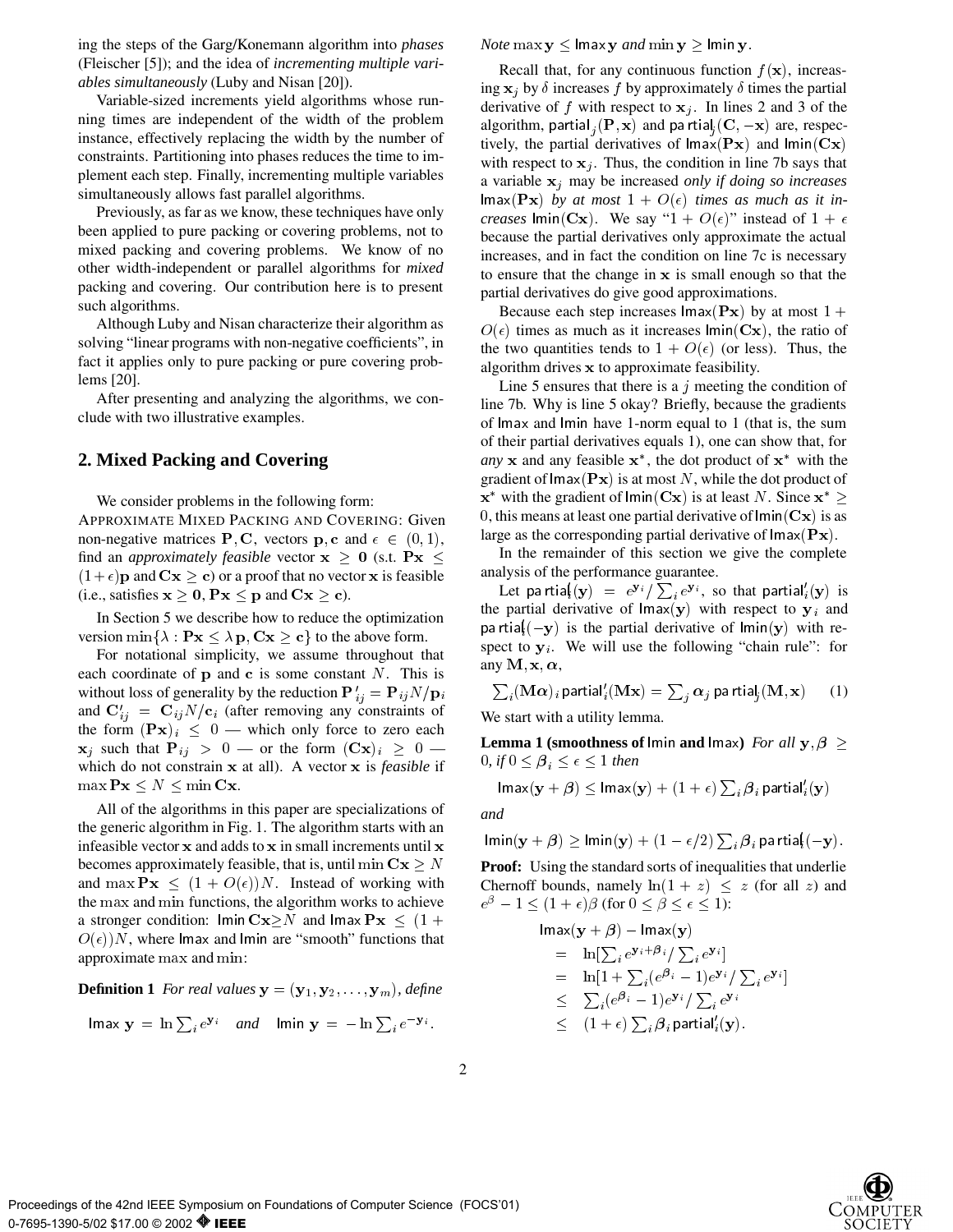**in:** P, C,  $\epsilon$ , arbitrary **x out:** 'infeasible' or x s.t.  $\mathbf{P}\mathbf{x} \leq (1 + O(\epsilon))N$ ,  $\mathbf{C}\mathbf{x} \geq N$ . 1. Let  $N \leftarrow (\max \mathbf{P} \mathbf{x} + 2 \ln m)/\epsilon$ , where m is the number of constraints. 2. Define pa rtia $|({\bf M},{\bf x})=\sum_i {\bf M}_{ij}e^{({\bf M}{\bf x})_i}/\sum_i e^{({\bf M}{\bf x})_i}.$  *—partial derivative of* lmax *and* lmin 3. Define ratio<sub>i</sub> $(\mathbf{x}) =$  partial $(\mathbf{P}, \mathbf{x})$  partial<sub>i</sub> $(\mathbf{C}, -\mathbf{x})$ . 4. While min  $\mathbf{C}\mathbf{x} < N$  do: 5. If  $\min_i \text{ratio}_i(\mathbf{x}) > 1$  then return 'infeasible'.  $\qquad \qquad -\text{see Lemma 3}$ 6. Delete the *i*th row of C for each *i* s.t.  $(Cx)_i \geq N$ . *—constraint deletion for efficiency* 7a. Choose "increment" vector  $\alpha \geq 0$  such that 7b.  $(\forall j) \alpha_j > 0$  only if ratio<sub>j</sub> $(\mathbf{x}) \leq 1 + \epsilon$   $- \partial \text{Imax}/\partial \mathbf{x}_j \leq (1 + \epsilon) \partial \text{Imin}/\partial \mathbf{x}_j$ 7c. and max $\{\max \mathbf{C}\boldsymbol{\alpha}, \max \mathbf{P}\boldsymbol{\alpha}\} = \epsilon$ .  $\qquad \qquad -step\ size$ 8. Let  $x \leftarrow x + \alpha$ .  $-do$  the increment 9. Return x.

### Figure 1. Generic algorithm. Implementable in  $O(m\log(m)/\epsilon^2)$  linear-time iterations.

This proves the first inequality in the statement of the lemma. The second inequality follows by an analogous chain of inequalities, using  $1 - e^{-\beta} \ge (1 - \epsilon/2)\beta$  (for  $0 \leq \beta \leq \epsilon \leq 1$ ).  $\Box$ 

Because of this smoothness, if the increment is small enough (i.e. the"step-size" condition on line 7c of the algorithm is met) the partial derivatives approximate the changes in lmin and lmax well — within a  $1 \pm \epsilon$  factor:

**Lemma 2** *In each increment, the increase of* lmax Px *is at most*  $\frac{(1+\epsilon)^2}{1-\epsilon/2}$  *times that of* lmin **Cx**.

**Proof:** When the generic algorithm increments x by  $\alpha$ , the vector  $\alpha$  meets the following conditions:

- 1.  $(\forall j) \alpha_j > 0 \rightarrow \text{ratio}_j(\mathbf{x}) \leq 1+\epsilon;$
- 2. max $\{\max \mathbf{C}\boldsymbol{\alpha}, \max \mathbf{P}\boldsymbol{\alpha}\}\leq \epsilon$ .

 $-2$ 

Adding  $\alpha$  to x adds P $\alpha$  to Px. From Condition 2 above and Lemma 1, it follows that  $\ln x \, \mathbf{P} x$  increases by at most  $(1 + \epsilon) \sum_i (\mathbf{P}\alpha)_i$  partial'<sub>i</sub>( $\mathbf{P}\mathbf{x}$ ). By the chain rule (1), this equals  $(1+\epsilon)\sum_{j}\bm{\alpha}_{j}$  partial $_{j}(\mathbf{P},\mathbf{x}).$ 

Similarly,  $\overline{\lim}$  Imin  $\overline{\text{Cx}}$  increases by at least  $(1-\epsilon/2)\sum_{j}\bm{\alpha}_{j}$  pa rtial $_j(\mathbf{C}, -\mathbf{x})$ . Since  $\bm{\alpha}_{j}~>~0$  only if pa rtial<sub>i</sub> $(P, x) \leq (1 + \epsilon)$  pa rtial<sub>i</sub> $(C, -x)$  (Condition 1) above), Lemma 2 follows.  $\Box$ 

Next we show that if the problem instance is feasible there always exists a choice of  $\alpha$  meeting the conditions on lines 7b and 7c of the algorithm. This is necessary for the algorithm to be well-defined.

**Lemma 3** *If the problem instance is feasible, then*  $\forall$ **x**  $\exists$ *j* : ratio<sub>*i*</sub> $(\mathbf{x}) \leq 1$ .

**Proof:** Let  $x$  be arbitrary and let  $x^*$  be a feasible solution. By the chain rule (1),

$$
\textstyle \sum_j \mathbf{x}_j^* \text{ pa trial}_j(\mathbf{P}, \mathbf{x}) \ = \ \sum_i (\mathbf{P} \mathbf{x}^*)_i \text{ partial}_i'(\mathbf{P} \mathbf{x}).
$$

Since  $(\mathbf{P}\mathbf{x}^*)_i \leq N$ , and  $\sum_i$  pa rtia $\{(\mathbf{P}\mathbf{x})=1\}$ , the quantity above is at most <sup>N</sup>.

Likewise,  $\sum_i \mathbf{x}^*_j$  pa rtial $_j(\mathbf{C}, -\mathbf{x}) \geq N.$ 

Since  $x^* \geq 0$ , there must be some j such that pa rtial,  $(C, -x) \geq p$ a rtial,  $(P, x)$ .  $\Box$ 

Lemma 2 means that the condition on line 7b can be met, and clearly by scaling the condition on line 7c can also be met.

From Lemma 2, the basic performance guarantee follows easily.

**Lemma 4** *If the problem instance is feasible, the generic algorithm returns an approximately feasible solution. Given an initial* **x***, the algorithm makes*  $O(m(\max \mathbf{P} \mathbf{x} + \mathbf{P} \mathbf{X}))$  $\log m$ )/ $\epsilon^2$ ) *increments.* 

**Proof:** First we prove the performance guarantee. Define  $\Phi = \text{Imax}\,\mathbf{Px} - \frac{(1+\epsilon)^2}{1-\epsilon/2} \text{Im}\,\text{in}\,\mathbf{Cx}.$ 

Before the first increment  $\Phi \leq \ln(m e^{\max \mathbf{P} \mathbf{x}}) + (1 +$  $O(\epsilon)$  ln  $m < O(N\epsilon)$ . By Lemma 2, no increment operation increases  $\Phi$ . Deleting a covering constraint increases lmin Cx and therefore only decreases  $\Phi$ . Thus,  $\Phi \leq O(\epsilon N)$ throughout the course of the algorithm and, just before the last increment (when lmin  $\mathbf{C}\mathbf{x} \leq \min \mathbf{C}\mathbf{x} < N$ ),

$$
\begin{array}{rcl}\n\text{Imax}\,\mathbf{P}\mathbf{x} & \leq & O(\epsilon N) + (1 + O(\epsilon)) \,\text{Imin}\,\mathbf{C}\mathbf{x} \\
& \leq & (1 + O(\epsilon)) \, N.\n\end{array}
$$

With the last increment, max  $\mathbf{P}$ x increases by at most  $\epsilon$ , so at termination, max  $\mathbf{P}\mathbf{x} < (1+O(\epsilon))N$  while min  $\mathbf{C}\mathbf{x} >$ N.



3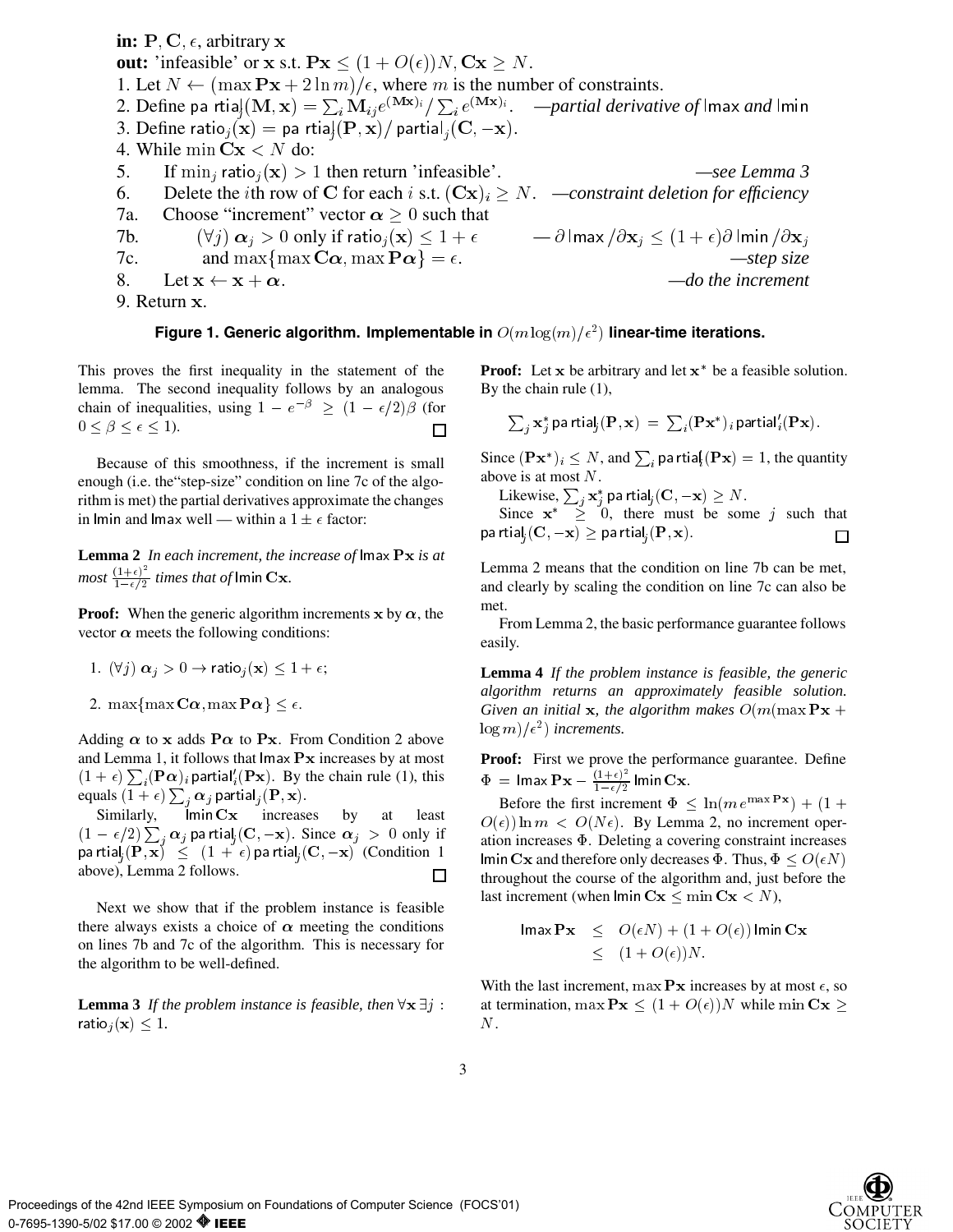**in:**  $P, C, \epsilon$ , arbitrary **x out:** 'infeasible' or x s.t.  $\mathbf{P}\mathbf{x} \leq (1 + O(\epsilon))N$ ,  $\mathbf{C}\mathbf{x} \geq N$ . 1. Let  $N \leftarrow (\max \mathbf{P} \mathbf{x} + 2 \ln m)/\epsilon$ , where m is the number of constraints. 2. Define  $\mathsf{local}_j(\mathbf{x}) = \sum_i \mathbf{P}_{ij} e^{(\mathbf{P} \mathbf{x})_i} / \sum_i \mathbf{C}_{ij} e^{-(\mathbf{C} \mathbf{x})_i}.$  *—terms of* ratio $_j(\mathbf{x})$  *that depend on*  $j$ 3. Define global $(\mathbf{x}) = \sum_i e^{(\mathbf{P} \mathbf{x})_i} / \sum_i e^{-(\mathbf{C} \mathbf{x})_i}.$  *—so* ratio $\mathbf{x}(\mathbf{x}) = \text{local}_i(\mathbf{x}) / \text{global}(\mathbf{x})$ 4. While min  $Cx < N$  do: 5a. If g is not yet set or  $\min_i |\text{ocal}_i(\mathbf{x})/g| > 1 + \epsilon$  then 5b. let  $g \leftarrow \text{global}(\mathbf{x})$ , and  $\qquad \qquad -\text{start new phase}$ 5c. if  $\min_j |\text{ocal}_i(\mathbf{x})/g\rangle 1$  then return 'infeasible'. 6. Delete the *i*th row of C for each *i* s.t.  $(Cx)_i \geq N$ . 7a. Choose "increment" vector  $\alpha > 0$  such that 7b.  $(\forall j) \alpha_j > 0$  only if  $\text{local}_j(\mathbf{x})/g \leq 1 + \epsilon$  —stronger cond'n than in generic alg. 7c. and max $\{\max\cos C\alpha, \max\mathbf{P}\alpha\} = \epsilon$ . 8. Let  $x \leftarrow x + \alpha$ . 9. Return x.

# Figure 2. Algorithm with phases. Implementable in  $O(md\log(m)/\epsilon^2)$  operations, where  $d$  is the maxi**mum number of constraints any variable appears in.**

Next we bound the number of increments. Let  $m_c$  and  $m_p$  be the number of rows of C and P, respectively, so that  $m_c+m_p=m$ . Define  $\Psi = \sum_i (\mathbf{P} \mathbf{x})_i + \sum_i ((\mathbf{C} \mathbf{x})_i-N-\epsilon)$ . It is initially at least  $-m_c(N + \epsilon)$ , and finally at most  $m_p(N + \epsilon)$ . By the "step-size" condition in line 7c, each increment increases  $\Psi$  by at least  $\epsilon$ . Because of the constraintdeletion operations in line 6,  $(Cx)_i < N$  before each increment and so  $(Cx)_i < N + \epsilon$  after each increment (for each row  $i$  remaining in C). Thus, each constraint deletion increases  $\Psi$ . Thus, the number of increments is at most  $m(N+\epsilon)/\epsilon$ , which gives the desired bound by the definition of  $N$ .  $\Box$ 

To specify a particular implementation of the algorithm, we need to specify how the initial x is chosen and how the increment  $\alpha$  is chosen in each iteration. Here is one straightforward implementation: initialize x to 0, and with each increment choose  $\alpha$  to be a vector where  $\alpha_j = 0$ for all j except for a single j such that partial,  $(\mathbf{P}, \mathbf{x}) \leq$  $(1 + \epsilon)$  pa rtial<sub>i</sub> (**C**,  $-\mathbf{x}$ ). The value of that  $\alpha_j$  is determined by the step-size condition. This still leaves some flexibility. For example, one can choose  $j$  so as to minimize pa rtial<sub>i</sub>  $(\mathbf{P}, \mathbf{x})$  – partial<sub>i</sub>  $(\mathbf{C}, -\mathbf{x})$  or to minimize (within  $(1 + \epsilon)$  pa rtial,  $(\mathbf{P}, \mathbf{x})/$  pa rtial,  $(\mathbf{C}, -\mathbf{x})$ . Clearly, if the problem instance is given explicitly, then either of these choices can be implemented in time linear in the number of nonzero entries in the matrices. This gives the following corollary:

**Corollary 1** *The generic algorithm can implemented to approximately solve any explicitly given problem instance in*  $O(m \log(m)/\epsilon^2)$  *linear-time iterations, where* m *is the* Nov

*number of constraints.*

# **3. Algorithm with Phases**

This algorithm specializes the generic algorithm. In order to speed the computation of the key function ratio<sub>j</sub>(x), we break it into two components as ratio<sub>j</sub>(x) =  $\left| \text{local}_{j}(\mathbf{x})\right|$  global(x), where local<sub>j</sub> captures the terms that depend on j. As x changes, we recompute global $(x)$  only occasionally — at the start of each phase (i.e., iteration of the outer loop). The algorithm is shown in Fig. 2. First we discuss how this is a particular implementation of the generic algorithm, and then we prove a stronger time bound.

**Lemma 5** *The algorithm with phases is a specialization of the generic algorithm.*

**Proof:** We argue that any increment the algorithm does is also an allowable increment for the generic algorithm. Since  $\text{local}_i(\mathbf{x})/\text{global}(\mathbf{x}) = \text{ratio}_i(\mathbf{x})$  and  $\text{local}_i(\mathbf{x})$  and  $g$ lobal $(x)$  only increase as the algorithm proceeds, at all times  $\frac{\log(x)}{g} \geq \text{ratio}_i(x)$ . Thus, any  $\alpha$  meeting the conditions of the algorithm with phases also meets the conditions of the generic algorithm. 囗

This and Lemma 4 imply the performance guarantee:

**Corollary 2** *The algorithm with phases returns an approximately feasible solution. Given an initial* <sup>x</sup>*, the algorithm makes at most*  $O(m(\max \mathbf{P} \mathbf{x} + \log m)/\epsilon^2)$  *increments.* 

Now here is the stronger time bound:

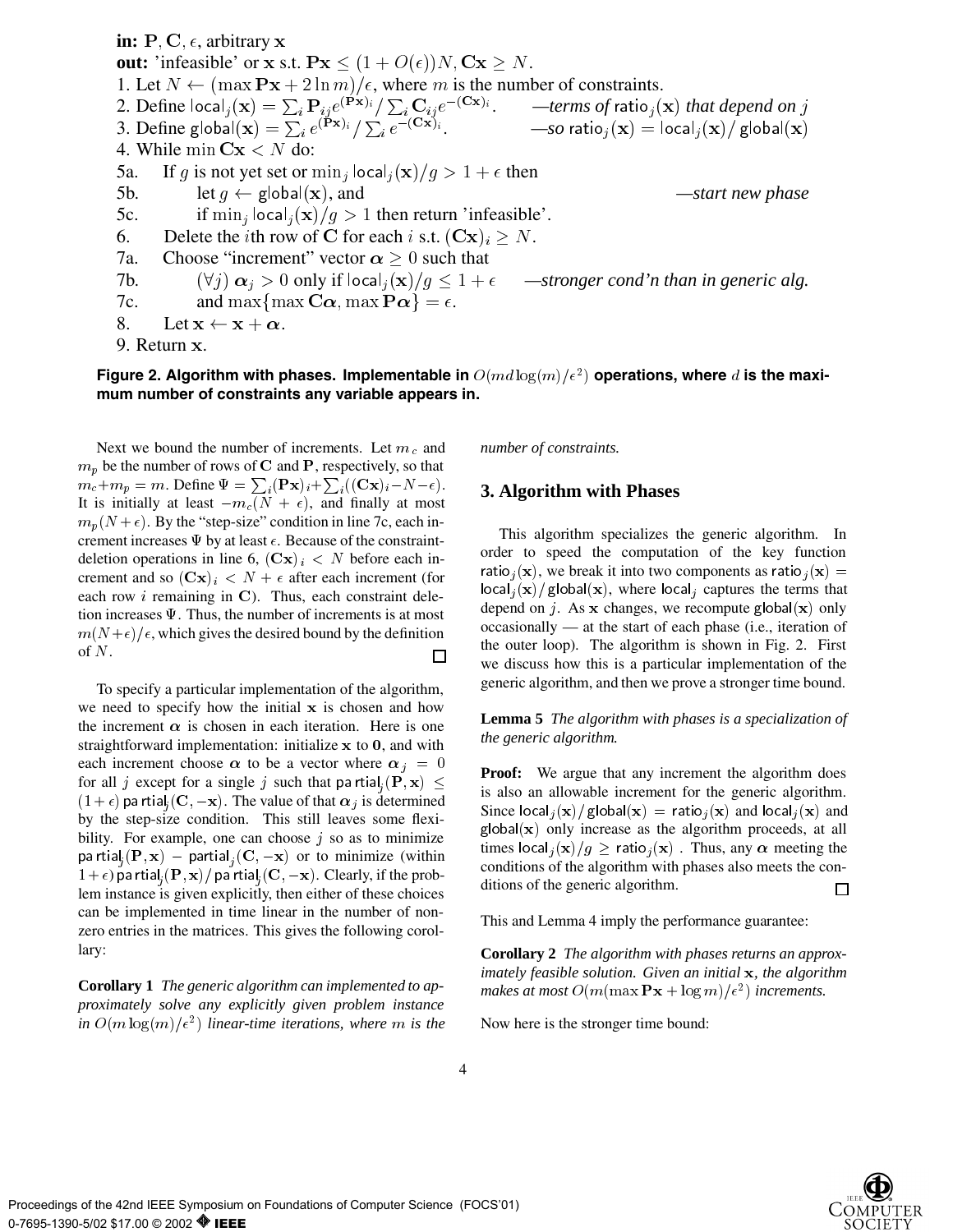in:  $P, C, \epsilon$ **out:** 'infeasible' or x s.t.  $\mathbf{P}\mathbf{x} \leq (1 + O(\epsilon))N$ ,  $\mathbf{C}\mathbf{x} \geq N$ . 0. Let  $x_i = \min_i 1/(nP_{ij})$  for each j, where n is the # of var's.  $\quad -x$  *initialized, not given* 1. Let  $\overline{N} \leftarrow (\max \mathbf{P} \mathbf{x} + 2 \ln m)/\epsilon$ , where m is the # of constraints. 2. Define  $\mathsf{local}_i(\mathbf{x}) = \sum_i \mathbf{P}_{ij} e^{(\mathbf{P}\mathbf{x})_i} / \sum_i \mathbf{C}_{ij} e^{-(\mathbf{C}\mathbf{x})_i}$ . 3. Define global $(\mathbf{x}) = \sum_i e^{(\mathbf{P} \mathbf{x})_i} / \sum_i e^{-(\mathbf{C} \mathbf{x})_i}$ . 4. While min  $Cx < N$  do: 5a. If g is not yet set or  $\min_j |\text{ocal}_j(\mathbf{x})/g\rangle \geq 1 + \epsilon$  then 5b. let  $g \leftarrow \text{global}(\mathbf{x})$ , and 5c. if  $\min_i |\text{ocal}_i(\mathbf{x})/g\rangle 1$  then return 'infeasible'. 6. Delete the *i*th row of C for each *i* s.t.  $(Cx)_i > N$ . 7a. Choose "increment" vector  $\alpha \ge 0$  such that for some  $\delta > 0$  — *incr.* all *allowed*  $x_i$ 's, 7b.  $(\forall j) \; \alpha_j = \mathbf{x}_j/\delta \text{ if } |\text{ocal}_j(\mathbf{x})/g \leq 1 + \epsilon \text{, else } \alpha_j = 0, \quad - \text{prop. to current value}$ 7c. and max $\{\max\}$ C $\alpha$ , max  $P\alpha\} = \epsilon$ . 8. Let  $x \leftarrow x + \alpha$ . 9. Return x.

# Figure 3. Parallel algorithm. Implementable in parallel time polylogarithmic in input size times  $\epsilon^{-4}.$

**Lemma 6** *Given an initial* x*, the algorithm with phases uses*  $O((\max \mathbf{Px} + \log m)/\epsilon^2)$  *phases.* 

**Proof:** We claim that global(x) increases by at least a  $1+\epsilon$ factor each phase. By inspection,  $g \mid \text{obal}(x)$  is initially at least  $1/m$  and finally at most  $me^{O(N)}/e^{-O(N)}$ , so the result will follow.

To see the claim, note that at the end of a phase,  $\left| \text{local}_i(\mathbf{x})/g > 1+\epsilon \text{ for all } j \text{, i.e. } g < \min_j \text{local}_i(\mathbf{x})/(1+\epsilon) \right|$  $\epsilon$ ). But, by Lemma 3, at the start of the next phase, the same x and the next g satisfy  $|{\rm local}_i({\bf x})/g| = {\rm ratio}_i({\bf x}) \leq 1$  for some j, i.e.  $g \ge \min_j |\text{ocal}_j(\mathbf{x})|$ .  $\Box$ 

Consider the following "round-robin" implementation of the algorithm. Start with  $x = 0$ . Implement each phase by cycling through the indices  $j$  once. For each  $j$ , as long as  $\left| \text{local}_{i}(\mathbf{x})/g \right| \leq 1+\epsilon$ , repeatedly increment x by the vector  $\alpha$  that has all coordinates 0 except  $\alpha_j$ , whose value is determined by the step size.

Maintain the values  $(Px)_i$  and  $(Cx)_i$  for every i. After a variable  $x_j$  is incremented, the only values that change are those where  $P_{ij}$  or  $C_{ij}$  are non-zero. So maintaining these values requires  $O(d)$  time, where  $d \leq m$  is the maximum number constraints any variable appears in.

With these values in hand, the condition local  $i(\mathbf{x})/g \leq$  $1 + \epsilon$  can be checked in  $O(d)$  time. Since the number of increments is  $O(m \log(m)/\epsilon^2)$ , the total time to do increments is  $O(md \log(m)/\epsilon^2)$ . Other than increments, each of the  $O(\log(m)/\epsilon^2)$  phases requires  $O(md)$  time, so we have the following corollary:

**Corollary 3** *The algorithm with phases can be implemented to approximately solve any explicitly given problem*

instance using  $O(md \log(m)/\epsilon^2)$  operations, where  $d$  is the *maximum number of constraints any variable appears in.*

Note that this is an improvement on Corollary 1 by a factor equal to the number of non-zero entries in the matrix, divided by d (this factor can be as large as the number of variables).

# **4. Parallel Algorithm**

Next we further specialize the algorithm to achieve an efficient parallel implementation. The algorithm is shown in Fig. 3. The idea is that we start with each variable having a small but positive value. Then, in each increment step, we increase *all* allowed variables (line 7b), each proportionally to its current value. This method allows us to give a polylogarithmic bound on the number of iterations per phase.

**Lemma 7** *The parallel algorithm is a specialization of the algorithm with phases, starting with* max  $P_X \leq 1$ . The parallel algorithm makes  $O(\log(m)\log(n\log(m)/\epsilon)/\epsilon^2)$  in*crements per phase.*

**Proof:** The first claim is true by inspection and the initial choice of <sup>x</sup>.

It remains to bound the number of increments per phase. First, we claim that in each increment  $\delta = \Omega(N/\epsilon)$ . This is simply because by the choice of  $\alpha$ , for some i,  $(Cx)_i/\delta$ or  $(\mathbf{Px})_i/\delta$  is at least  $\epsilon$ , but  $(\mathbf{Cx})_i$  and  $(\mathbf{Px})_i$  are  $O(N)$ throughout the algorithm. Thus, for each  $j$ , each increment that increases  $x_j$  increases it by at least a  $1+\Omega(\epsilon/N)$  factor. Since  $x_j$  is initially  $\min_i 1/nP_{ij}$  and finally at most

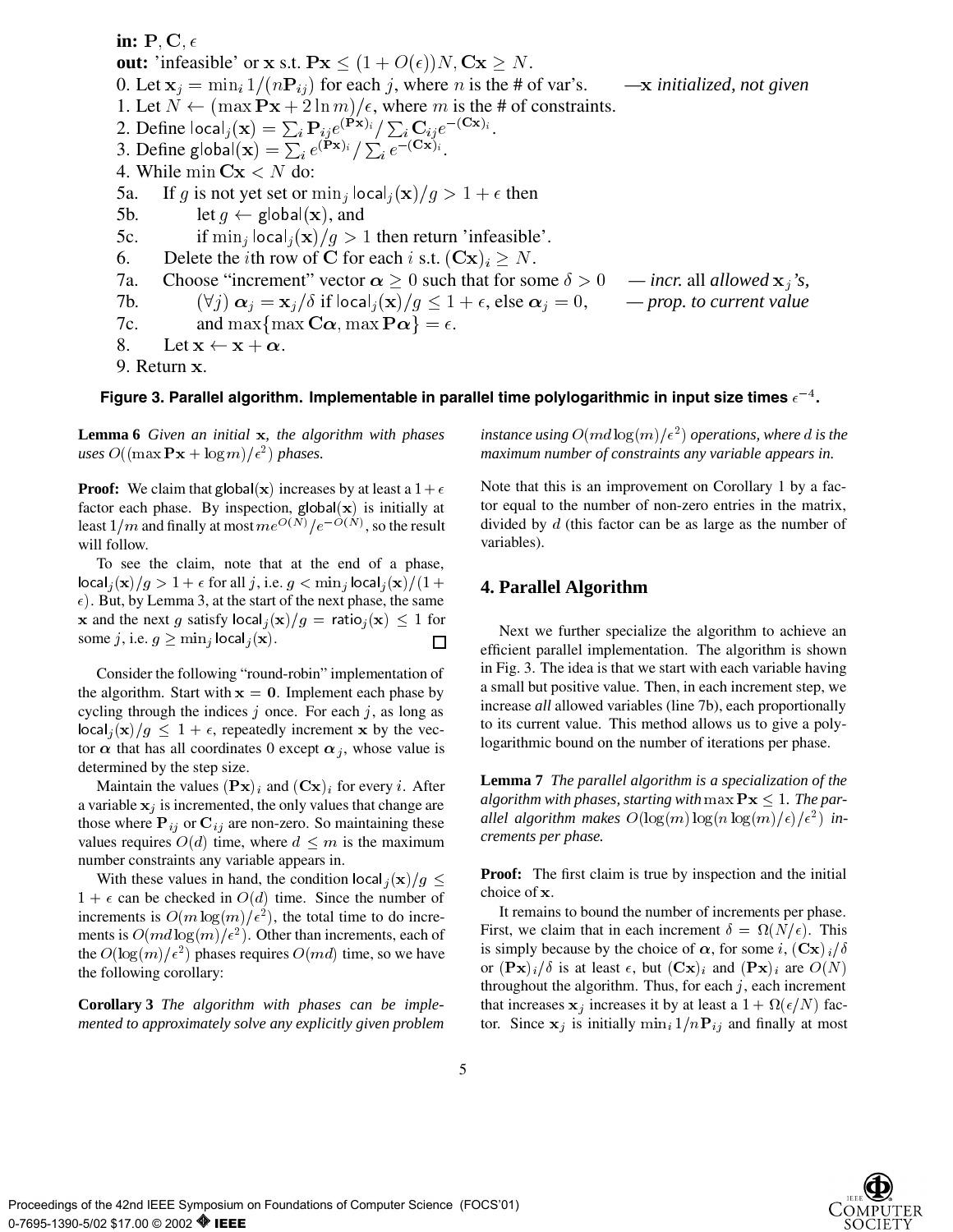$\min_i N/\mathbf{P}_{ij}$ , it follows that at most  $O(N \log(Nn)/\epsilon)$  increments increase  $x_i$ .

Finally, in each phase, the last increment of the phase increases some  $x_j$ . In fact *each* increment in the phase must have increased that  $x_j$ , since  $\left| \text{local}_j(\mathbf{x}) \right|$  only increased during the phase. Thus, the number of increments in the phase is  $O(N \log(Nn)/\epsilon)$ .  $\Box$ 

Since each increment can be implemented in parallel in polylogarithmic time, and the number of increments is bounded by the number of phases times the number of increments per phase. We have the following corollary.

**Corollary 4** *The parallel algorithm can be implemented to approximately solve any explicitly given problem instance in parallel time polylogarithmic in the input size times*  $1/\epsilon^4$ .

# **5. Reducing Optimization to Feasibility**

Given a problem instance P, p, C, c and  $\epsilon > 0$ , let  $\lambda^* =$  $\min\{\lambda : (\exists x) \; P x \leq \lambda p, C x > c\}.$  In this section we describe how to use the algorithms in this paper to approximately solve this optimization problem — that is, to compute a feasible solution  $(\lambda, \mathbf{x})$  such that  $\lambda^* \leq \lambda \leq (1+\epsilon)\lambda^*$ .

We reduce the optimization problem to a sequence of approximate feasibility subproblems. Each subproblem requires  $\epsilon'$ -approximately solving  $\exists$ ? $\mathbf{x} : \mathbf{P}\mathbf{x} \leq \lambda' \mathbf{p}$ ,  $\mathbf{C}\mathbf{x} \geq \mathbf{c}$  solve to for a particular  $\epsilon'$  and  $\lambda'$ . We can solve such a subproblem using any of the algorithms in this paper.

**Lemma 8** *The approximate optimization problem reduces to a sequence of approximate feasibility subproblems:*  $O(\log \log m)$  *subproblems with*  $\epsilon' = 1/2$  *and*  $O(\log 1/\epsilon)$ subproblems where the ith-to-last subproblem has  $\epsilon' =$  $\Omega(\epsilon(\frac{4}{3})^i)$ .

33 September 2005 - 1995 - 1995 - 1995 - 1995 - 1995 - 1995 - 1995 - 1995 - 1995 - 1995 - 1995 - 1995 - 1995 -

Note that if we solve the subproblems using any algorithm whose time depends at least linearly on  $1/\epsilon$  (such as the ones in this paper), then the total time to solve the second set of subproblems (those with  $\epsilon' < 1/2$ ) dominated by the time used to solve the last such subproblem.

The remainder of this section contains the proof. The basic idea is to use binary search for  $\lambda^*$ , solving a feasibility problem at each step to bound  $\lambda^*$ . This lemma gives starting upper and lower bounds:

**Lemma 9** *Let*  $\lambda = \sum_i \min_j \sum_{i'} (\mathbf{P}_{i'j} / \mathbf{p}_{i'}) / (\mathbf{C}_{ij} / \mathbf{c}_i)$ . *Then*  $\lambda^* \leq \lambda \leq m^2 \lambda^*$ .

**Proof:** Recall  $\lambda^* = \min{\lambda : (\exists x) \; P x \leq \lambda \; p, C x \geq c}$ . For each  $i = 1, \ldots, m_c$ , consider the following relaxation:

$$
\lambda_i^* = \min\{\lambda : (\exists \mathbf{x}) \sum_{i'} (\mathbf{P}\mathbf{x})_{i'} / \mathbf{p}_{i'} \leq m_p \lambda, (\mathbf{C}\mathbf{x})_i \geq \mathbf{c}_i\}.
$$

That is, only *one* specified covering constraint, and the *sum* of the packing constraints, need to hold. Clearly  $\lambda_i^* \leq \lambda^*$ . Furthermore the optimal solution  $z(i)$  to the ith relaxed problem is given by finding  $j$  that minimizes  $\sum_{i'} (\mathbf{P}_{ij'}/\mathbf{p}_{i'})/(\mathbf{C}_{ij}/\mathbf{c}_i)$  and setting all coordinates of  $\mathbf{z}(i)$ to zero except  $\mathbf{z}_j(i) = 1/(\mathbf{C}_{ij}/\mathbf{c}_i)$ . Correspondingly  $\lambda_i^* =$  $\min_j \sum_{i'} (\mathbf{P}_{ij'}/\mathbf{p}_{i'})/(\mathbf{C}_{ij}/\mathbf{c}_i).$ 

To get an  $m^2$ -approximate solution to the original problem, take  $\mathbf{x} = \sum_i \mathbf{z}(i)$  and  $\lambda = \sum_i m_p \lambda_i^*$ . The pair  $(\mathbf{x}, \lambda)$  is a feasible solution to the original problem (each covering constraint is met the contribution of the corresponding  $z(i)$ , while each packing constraint is met because  $\sum_{i'} (\mathbf{P} \mathbf{x})_{i'} / \mathbf{p}_{i'} \leq \lambda$ . Finally,  $\lambda \leq m^2 \lambda^*$  because each  $\lambda_i^* \leq \lambda^*$ .  $\Box$ 

Take  $\lambda_0 = \lambda/m^2$  (for  $\lambda$  as in the lemma) so  $1 \leq$  $\lambda^* / \lambda_0 \leq m^2$ . Next use binary search to find an integer j such that  $2^j \leq \lambda^*/\lambda_0 < 2^{j+1}$ . Given an arbitrary i, to decide whether  $i \leq j$ , solve the feasibility subproblem taking  $\lambda' = \lambda_0 2^i$  and  $\epsilon' = 1/2$ . If there is an approximate solution then  $\lambda^* \leq (1+\epsilon')\lambda' < \lambda_0 2^{i+1}$  and hence  $i \leq j$ . Otherwise the problem is infeasible so  $\lambda^* > \lambda' = \lambda_0 2^i$  and hence  $i > j$ . Since there are  $O(\log m)$  possible values of i, the binary search takes  $O(\log \log m)$  subproblems each with  $\epsilon' = 1/2$ .

recent solution produced will be  $\epsilon$ -optimal. We have now computed  $\lambda_1 = \lambda_0 2^j$  such that  $1 \leq$  $\lambda^* / \lambda_1 < 2$ . Next we increase the precision. We start the *i*th step with  $\lambda_i$  such that  $\lambda^* / \lambda_i \in [1, 1 + \delta_i]$  for some  $\delta_i > 0$ , solve the feasibility problem taking  $\lambda' = \lambda_i(1 + \delta_i/4)$ and  $\epsilon' = \delta_i/4$ . If there is an approximate solution then  $\lambda^* / \lambda_i \in [1, (1 + \delta_i/4)^2]$ , so take  $\lambda_{i+1} = \lambda_i$ . Otherwise the problem is infeasible, implying  $\lambda^* / \lambda_i \in [1 + \delta_i / 4, 1 + \delta_i]$ , so take  $\lambda_{i+1} = \lambda_i(1 + \delta_i/4)$ . In either case a calculation shows that  $\lambda^* / \lambda_{i+1} \in [1, 1 + \delta_{i+1}]$  for  $\delta_{i+1} = (3/4)\delta_i$ . Before  $O(\log 1/\epsilon)$  steps,  $\delta_i \leq \epsilon$ , at which point the most

The second phase (increasing the precision) requires solving  $O(\log 1/\epsilon)$  subproblems, but, because  $\epsilon'$  decreases geometrically in each step, the time to solve the subproblems is dominated by the time to solve the final subproblem (with  $\delta = \Omega(\epsilon)$ ). Thus, the entire computation time is  $O(\log \log m)$  times the time to solve a feasibility problem with  $\epsilon' = 1/2$  plus the time to solve a single feasibility problem with  $\epsilon' = \epsilon$ .

### **6. Examples**

#### **6.1. Min-Cost Concurrent Multicommodity Flow**

This section illustrates how to handle problems with exponentially many variables.

An instance of the min-cost concurrent multicommodity flow problem is defined by a weighted, capacitated, directed graph G, a collection of *commodities*  $C_1, C_2, \ldots, C_k$ , and a demand  $d_i \geq 0$  for each commodity. Each commodity  $C_i$  is

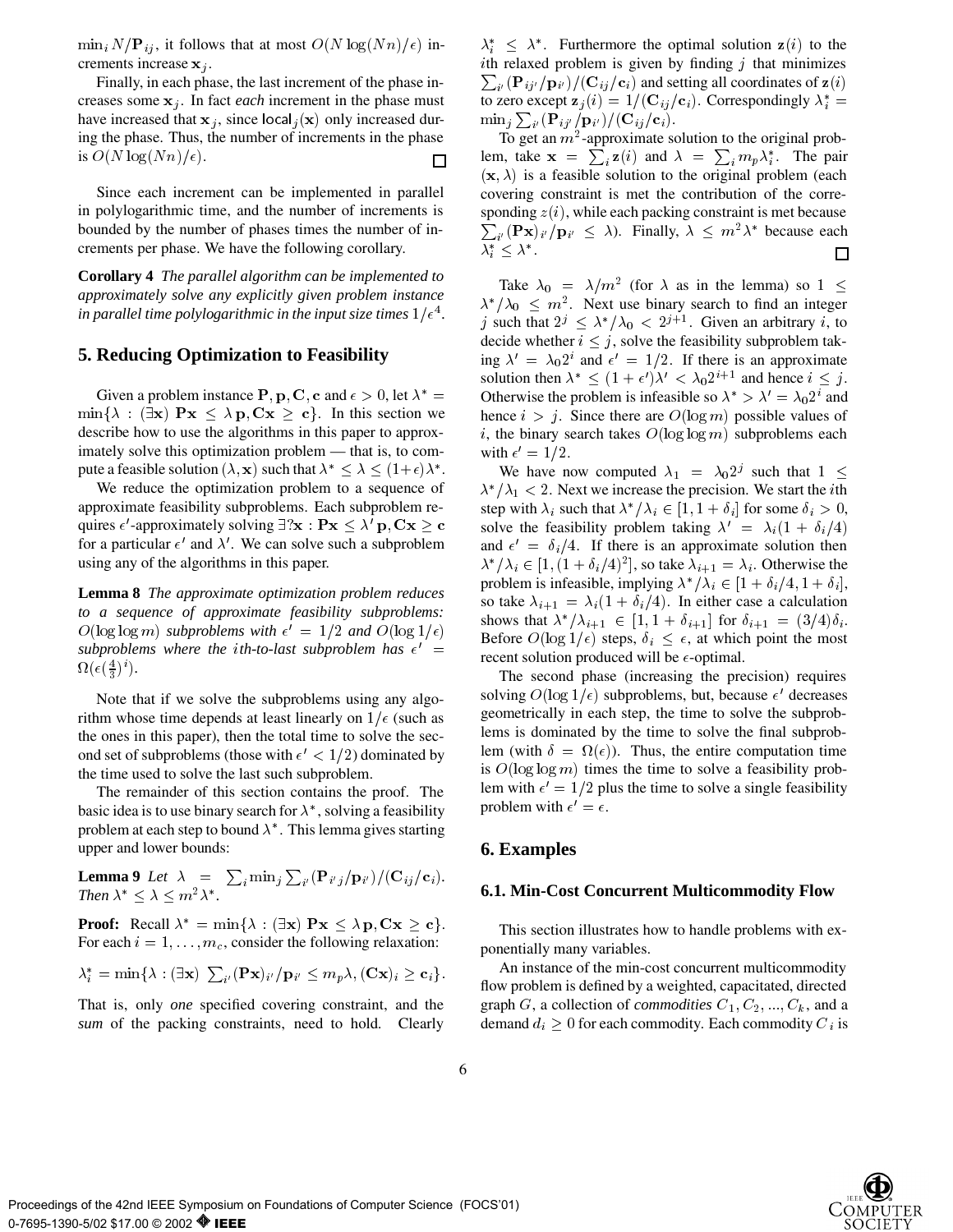**in:** weighted, capacitated digraph G, commodities,  $\{(s_i, t_i, d_i)\}\$ , budget W. **out:** 'infeasible' or f s.t.  $f(e) \leq \mu_e(1+O(\epsilon)), f(s_i, t_i) \geq d_i, w \cdot f \leq (1+O(\epsilon))W$ 0. Initialize  $f(p) \leftarrow 0$  for all p. 1. Let  $N \leftarrow 2 \ln(m)/\epsilon$ , where  $m = 1 + \text{\#edges} + \text{\#commodities.}$ 2. Define  $\textsf{local}_p(f) = [w(p) e^{w \cdot f/W} / W + \sum_{e \in p} e^{f(e) / \mu_e} / \mu_e] / [e^{-f(s_i, t_i) / d_i} / d_i].$ 3. Define global $(f) = [e^{w \cdot f/W} + \sum_{e} e^{f(e)/\mu_e}]/[\sum_{i} e^{-f(s_i, t_i)/d_i}].$ 4. Until each commodity's demand is exceeded by a factor of  $N$  do: 5a. If g is not yet set or  $\min_p |\text{ocal}_p(f)/g|> 1 + \epsilon$ , then 5b. let  $g \leftarrow \text{global}(f)$ , and 5c. if  $\min_p |\text{ocal}_p(f)/g\rangle 1$  then return 'infeasible'. 6. Delete any commodity whose demand is exceeded by a factor of  $N$ . 7. Choose any commodity i and path p for it s.t. local  $_p(f)/g \leq 1 + \epsilon$ .

8. Set  $f(p) \leftarrow f(p) + \delta$ , where  $\delta = \epsilon \min\{d_i, W/w(p), \min_{e \in p} \mu_e\}.$ 

```
9. Return f/N.
```
# **Figure 4. Algorithm with phases, applied to min-cost concurrent multicommodity flow. Implementable** in time bounded by time to solve  $O(m\log(m)/\epsilon^2)$  shortest-path subproblems, where  $m$  is the number **of edges plus the number of commodities. Note:** <sup>f</sup> (si ; ti) **denotes the flow shipped for commodity** <sup>i</sup>**.**

the set of paths from some source vertex  $s_i$  to a sink vertex  $t_i$ . We also assume we are given a budget  $W \geq 0$ .

A solution is a multicommodity flow  $f$ , consisting of a network flow  $f_i$  for each commodity  $C_i$ . We think of  $f_i$  as specifying a flow  $f_i(p) \geq 0$  for each path  $p \in C_i$ , but it also induces a flow  $f_i(e) = \sum_{p \ni e} f_i(p)$  on each edge e. Without loss of generality, no path is in two commodities, so we drop the subscript i from  $f_i(p)$ .

Let  $w_e$  and  $\mu_e$  denote the weight and capacity of edge  $\sum_{e \in p} w_e$ , and the weight of flow f to be  $w \cdot f =$  ties. In e, respectively. Define the weight of path p to be  $w_p =$  $p_p w_p f(p)$ . For the total flow on an edge e or path p, we use  $f(e) = \sum_{p \ni e} f(p)$ . The amount of commodity i shipped is  $\sum_{p \in C_i} f(p)$ .

A solution <sup>f</sup> is *feasible* if: the amount of commodity <sup>i</sup> shipped is at least  $d_i$ , the flow on each edge is within the capacity ( $f(e) \leq \mu_e$ ), and the weight of the flow is within the budget  $(w \mid f \leq W)$ . An approximate solution, given  $\epsilon > 0$ , is one where  $|f_i| \geq (1 - \epsilon) d_i$ ,  $f(e) \leq (1 + \epsilon) \mu_e$ , and  $w \cdot f \leq (1+\epsilon)W$ .

As described, the problem is naturally a mixed packing/covering problem with a variable  $f(p)$  for each path p and with the following constraints:  $(\forall i) \sum_{p \in C_i} f(p) \geq d_i$ , the ci  $(\forall e)\sum_{p\ni e}f(p)\leq\mu_e, \sum_{p}f(p)w_p\leq W.$ 

The simple implementation of the algorithm with phases reduces in this case to the algorithm in Fig. 4. As presented in the figure, the algorithm uses exponentially many variables (one for each path). However, to implement the algorithm it suffices to maintain only the flow for each edge and commodity and the total cost. To implement the inner loop, do the following for each commodity <sup>i</sup>: repeatedly find the shortest path  $p$  from  $s_i$  to  $t_i$  in the graph with edge weights given by  $\ell(e) = w_e e^{w \cdot f/W} + e^{f(e)/\mu_e}/\mu_e$ . If the length of p is at most  $(1+\epsilon)g e^{-f(s_i, t_i)/d_i}/d_i$ , then  $\lvert \text{local}_p(f)/g \leq (1+\epsilon)$ , so augment flow on p as described in the figure, otherwise, move on to the next commodity.

The time the algorithm takes is bounded by the shortest path computations. The number of these is equal to the number of increments plus at most one per commodity per phase. The number of increments is  $O(m \log(m)/\epsilon^2)$ , while there are  $O(\log(m)/\epsilon^2)$  phases and  $O(m)$  commodities. Thus there are  $O(m \log(m)/\epsilon^2)$  shortest path computations.

### **6.2. X-Ray Tomography / Linear Equations**

Computer tomography (a.k.a. x-ray tomography or Radon transform) is a special case of mixed packing and covering. Briefly, x-rays are taken of an object from many directions, and the internal structure (density at each point) of the object is reconstructed from the results.

For illustration, consider the following simple case. Assume an object resides within an  $n \times n \times n$  cube. Discretize the cube by partitioning it into  $n^3$  1  $\times$  1  $\times$  1 subcubes in the obvious way. Enumerate the subcubes in some order and introduce a variable  $x_i$  representing the density of the jth subcube.

Take d x-ray snapshots of the object from different directions. With current techniques,  $n$  is typically a few hundred and  $d = \Theta(n^2)$  so that enough information is gathered to reconstruct a single solution. Even two-dimensional reconstruction problems are useful, as a volume can be recon-

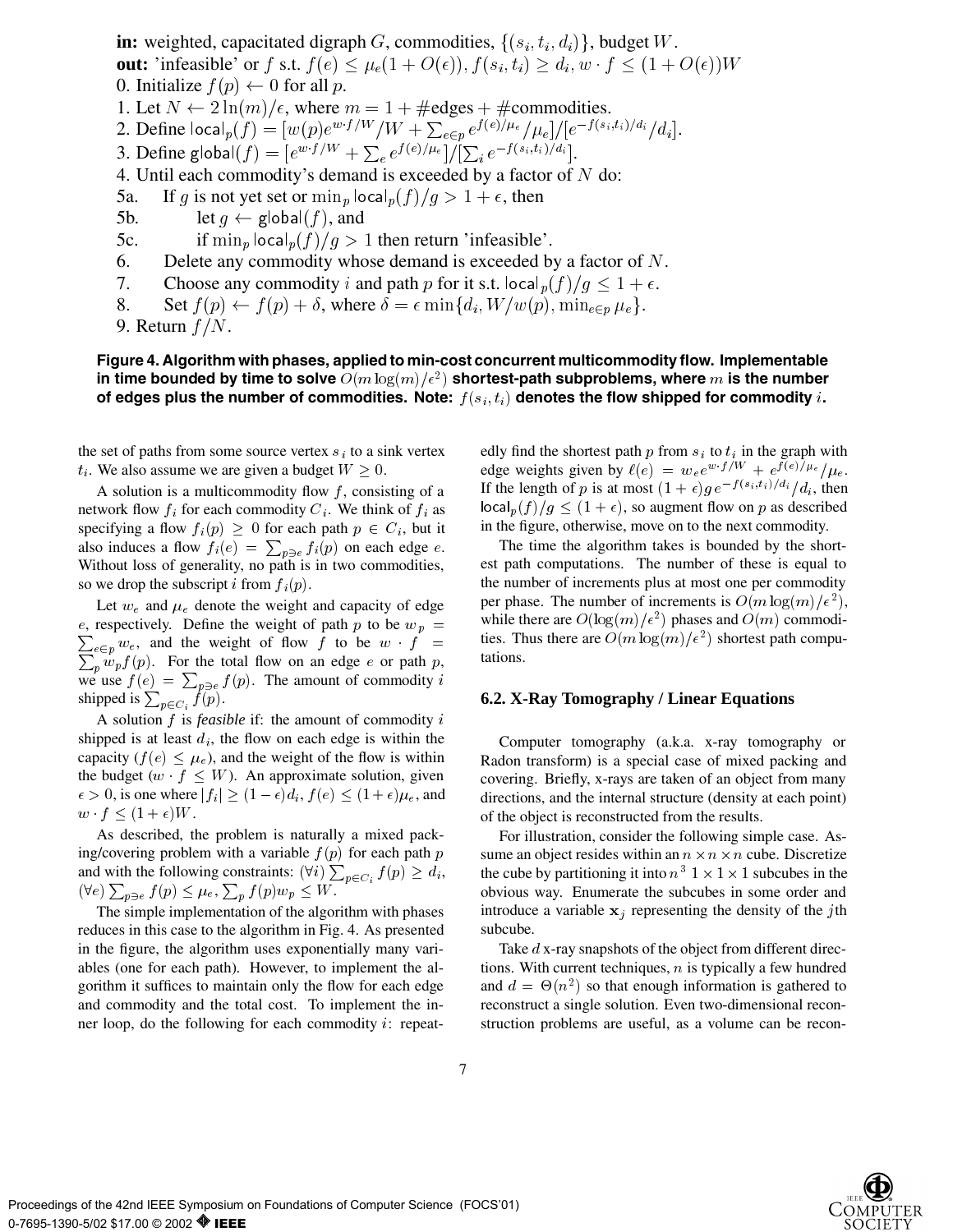in:  $A, \epsilon$ **out:** 'infeasible' or x s.t.  $1 \leq Ax \leq 1 + O(\epsilon)$ . 0. Let  $x_i = \min_i 1/(nA_{ij})$ , where n is the number of variables. 1. Let  $N \leftarrow (1 + 2 \ln m)/\epsilon$ , where m is the number of constraints. 2. Define  $\textsf{local}_i(\mathbf{x}) = \sum_i \mathbf{A}_{ij} e^{(\mathbf{A}\mathbf{x})_i} / \sum_i \mathbf{A}_{ij} e^{-(\mathbf{A}\mathbf{x})_i}$ . 3. Define global $(\mathbf{x}) = \sum_i e^{(\mathbf{A}\mathbf{x})_i} / \sum_i e^{-(\mathbf{A}\mathbf{x})_i}$ . 4. While min  $\mathbf{A}\mathbf{x} < N$  do: 5a. If g is not yet set or  $\min_i |\text{ocal}_i(\mathbf{x})/g\rangle \geq 1 + \epsilon$ , then 5b. let  $g \leftarrow \text{global}(\mathbf{x})$ , and 5c. if  $\min_i |\text{ocal}_i(\mathbf{x})/g\rangle 1$  then return 'infeasible'. 6. Delete the *i*th row of A for each *i* s.t.  $(Ax)_i > N$ . *—unnecessary, as*  $A x \le O(N)$ 7a. Compute  $\alpha$  and then  $\delta$  such that 7b.  $\alpha_j = \mathbf{x}_j$  if local $_j(\mathbf{x})/g \leq 1 + \epsilon$  and  $\alpha_j = 0$  otherwise, 7b. and  $\delta = \max_i (\mathbf{A}\boldsymbol{\alpha})_i$ . 8. Set  $\mathbf{x} \leftarrow \mathbf{x} + \epsilon \, \boldsymbol{\alpha}/\delta$ . 9. Return  $x/N$ .

**Figure 5. Parallel algorithm as it specializes to approximately solve** Ax <sup>=</sup> b**(in normalized form**  ${\bf A} {\bf x}=1$ **). Used in the x-ray tomography example. Runs in**  $O(\log(m)/\epsilon^2)$  phases, makes  $O(m\log(m)/\epsilon^2)$ increments, and runs in time  $1/\epsilon^4$  times polylogarithmic in  $n$  and  $m$ .

structed in slices.

Assume each x-ray produces an  $n \times n$  image. Discretize the image into its  $n^2$  squares in the obvious way. Enumerate all  $dn^2$  squares of all snapshots in some order. For the *i*th square, compute from the darkness of the square the total mass  $\mu_i$  of the matter that the x-rays aimed at that square passed through. Add a constraint of the form  $\sum_i \mathbf{x}_i \mathbf{A}_{ij} =$ 1 where  $A_{ij}$  is the volume of the intersection of cube j and the cylinder of x-rays aimed at square i, divided by  $\mu_i$ . (If  $\mu_i = 0$ , delete all variables  $\mathbf{x}_j$  such that the  $\mathbf{A}_{ij} > 0$ .)

The reconstruction problem is to find  $x \geq 0$  such that  $Ax = 1$ . The approximate version is to find x such that  $\mathbf{A}\mathbf{x} \geq 1$  and  $\mathbf{A}\mathbf{x} \leq \mathbf{1} + O(\epsilon)$ . The problem has  $O(dn^2)$ constraints, and each variable occurs in d constraints.

Variables for cubes known to be outside the object can be deleted. If appropriate, additional constraints such as  $x_j \le 1$  (to constrain the maximum density) can be added.

Without these additional constraints, the problem is a special case of approximately solving a system of equations with non-negative coefficients: given A, finding  $x \geq 0$  such that  $\mathbf{A}\mathbf{x} = 1$ . The parallel algorithm, as it specializes for this problem, is shown in Fig. 5. Note that deletion of satisfied covering constraints can be omitted and the analysis of the algorithm will still hold, because the packing constraints ensure that no covering constraint exceeds its upper bound by more than an  $O(1)$  factor.

The total work done by this algorithm is more than with traditional methods for x-ray tomography (filtered back-projection and Fourier reconstruction). However, this method may be easier to parallelize. It is more flexible, in that additional constraints can be added. In some cases, for example when directions from which the snapshots can be taken are constrained, traditional methods suffer from illconditioning, whereas this approach may not.

# $j$   $\mathbf{x}_j \mathbf{A}_{ij} =$  **7. Final Remarks**

Open problem: find an efficient width-independent Lagrangian-relaxation algorithm for the abstract mixedpacking covering problem:

Find 
$$
\mathbf{x} : \mathbf{P}\mathbf{x} \leq (1+\epsilon)\mathbf{p}, \mathbf{C}\mathbf{x} \geq (1-\epsilon)\mathbf{c}, \mathbf{x} \in \mathcal{P}
$$

where  $P$  is a polytope that can be queried by an optimization oracle (given c, return  $x \in \mathcal{P}$  minimizing c x) or some other suitable oracle. The min-cost multicommodity flow example earlier in the paper is a special case. Although that example illustrates how to deal with exponentially many variables, the polytope in that example is the degenerate one  $\{x : x \geq 0\}$ . A polytope that illustrates the difficulty of the general case is  $\mathcal{P} = {\mathbf{x} : \sum_j \mathbf{x}_j = 1}$ . The difficulty seems to be using variable-size increments with *three* constraints: the packing constraints, the covering constraints, and the constraint of staying in the polytope.

Find a parallel algorithm whose number of iterations is polylogarithmic in the number of constraints, even if the number of variables is exponential. Find a parallel algorithm whose running time has an  $\epsilon^{-2}$  or  $\epsilon^{-3}$  term instead of the  $\epsilon^{-4}$  term.